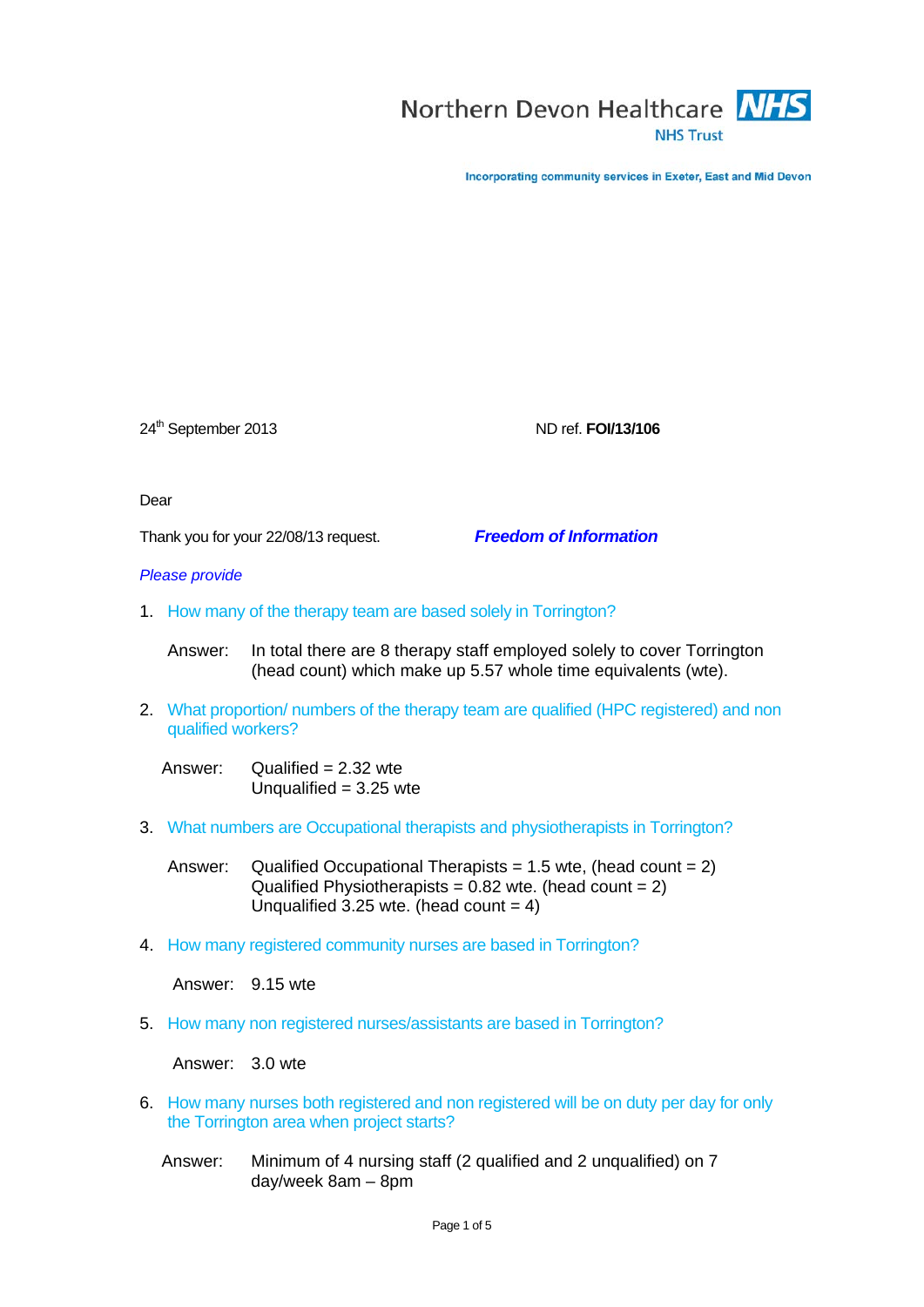- 7. In the plan is it certain that Torrington GPs will follow up their patients at home after discharge?
	- Answer: As is currently the case GPs are informed electronically immediately a patient is discharged and are able to follow up if that is required. The community teams keep in close contact with GPs and keep them informed regarding patients care plans.

Many patients do not require a GP follow up.

- 8. How many nursing visits per patient per day are expected / planned and actually happen?
	- Answer: Some patients require visits daily (even multiple visits per day), some weekly, some fortnightly. The visits sometimes last 10 minutes and sometimes many hours. The decision on how much support a patient requires is a clinical one and not limited by any other considerations.

This model of care has been operating in Devon since 2008 and since 2011, we have been collecting activity data on the community teams.

For your reference, the average caseload at any one time is around 100 for Torrington community nursing team, and the team makes around 180 visits per week. After aggregating the high-need, low-need and minimal-need patients, this equates to around 0.3 visits per patient per day including weekends.

- 9. Is the care manager/ social worker allocated a) solely to Torrington home discharges and b) based in Torrington?
	- Answer: Yes, the Torrington area is covered by the Torridge social care team. This team covers the whole Torridge area. There has been a community care worker based in Torrington for a number of years: the current post holder has been based at Castle Gardens Surgery for over three years.

However, this post holder is not solely allocated to Torrington as their work is allocated across the whole patch and decided on the basis of patient need. This means that other members of the team also pick up social care cases in the Torrington area as required.

The social care team have two hospital discharge community care workers who cover the hospitals in the area, Torrington included. One of these workers is linked to Torrington hospital.

- 10. Will the care manager/ social worker meet the patient and family prior to discharge to home?
	- Answer: This decision is made on a case-by-case basis but the answer is usually, yes. Some people return home without needing a visit e.g where care is already in place and just needs to be reinstated.

Discharges that are more complex and require a face-to-face visit are referred by the ward for assessment by the complex care team (health and social care). This process involves meeting the patient and others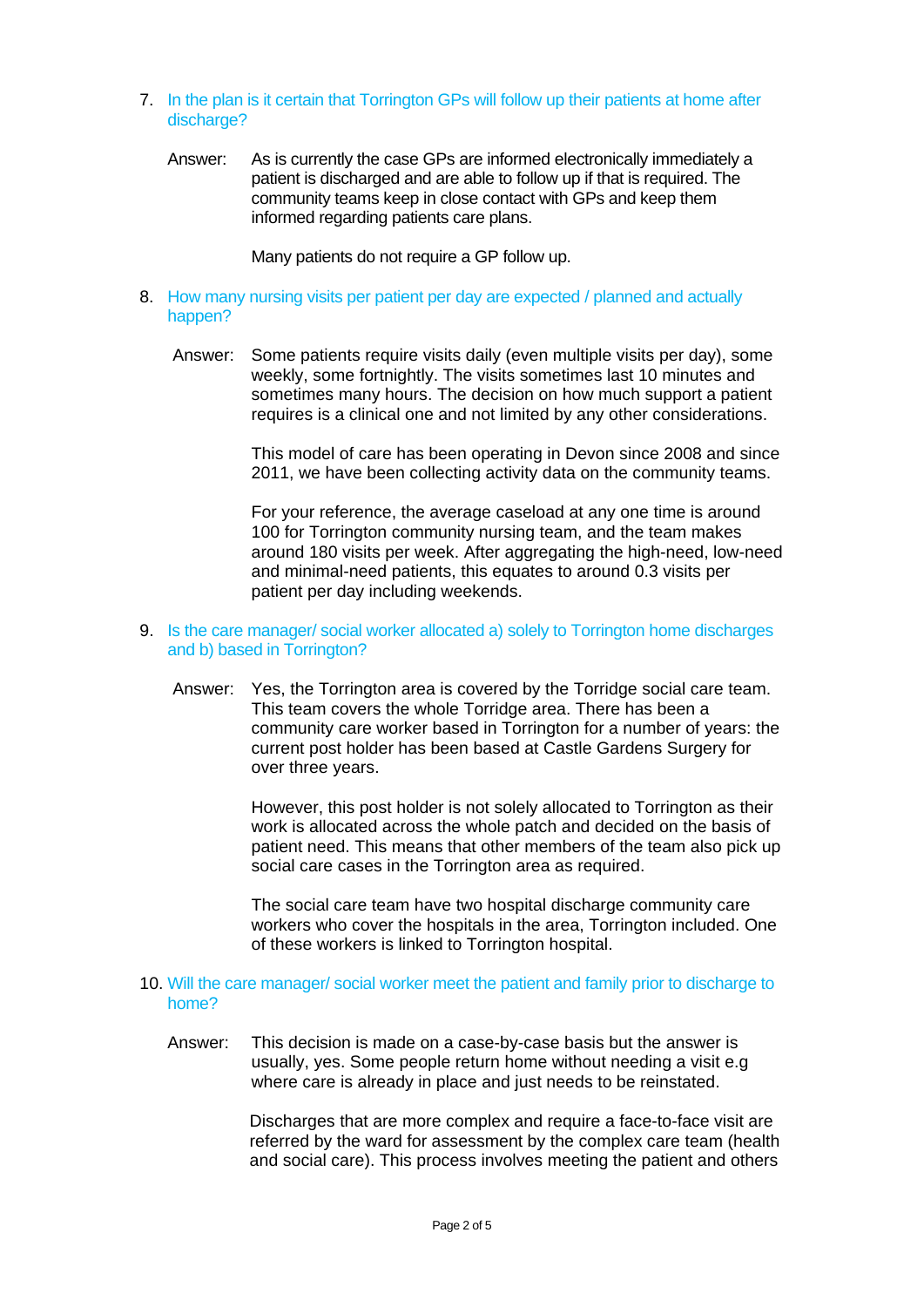involved in their care to carry out an assessment and discuss support options prior to their return home.

- 11. In the event of a crisis for the patient at home, what plan is in place to safeguard their health and safety?
	- a) nursing plan b) GPs plan
	- c) care managers/social workers plan
	- d) therapists plan
	- Answer: Each patient being cared for at home has a contingency plan. They will have a contact number for the team and the emergency number for Devon Docs out of hours. For those with most complex needs and highest risk of a crisis there is also an individual contingency plan agreed with the GPs, which also shared with the South West Ambulance Service and Devon Doctors.

This means that even in a crisis, all agencies are aware of the patient's needs and know there is a plan to follow.

## 12. In the event of a crisis – do you intend to use private nursing homes?

Answer: In the event of a crisis, an individual assessment is done based on current health and social care needs. This assessment informs the clinical decision about whether the patient would benefit from being cared for in another setting or whether more intensive care can be provided in their own home.

> The range of options available to our community staff include nursing home, residential home, hospital, night sitters amongst many others.

We already occasionally use nursing homes when that offers the most appropriate care for the patient and will continue to do so. For those referrals that are from the NHS - and therefore this stay constitutes part of the ongoing NHS care - there is no cost to the individual.

## Which ones and why?

Answer: Ideally we use one of the two homes in Torrington to enable patients to remain within their community. The only times this does not happen is when the patient and/or their family make a choice to go elsewhere or if there are not any spaces.

## 13. Who makes that decision re use of private nursing home?

Answer: In a crisis a senior clinical member of the community health team would assess the patient and discuss with them and their family the relative risks of the situation and their recommended course of action so the decision is made by the patient/carer informed by the clinical professional.

## 14. Does the patient and their family have a say in the:

- a) discharge plan and
- b) crisis plan?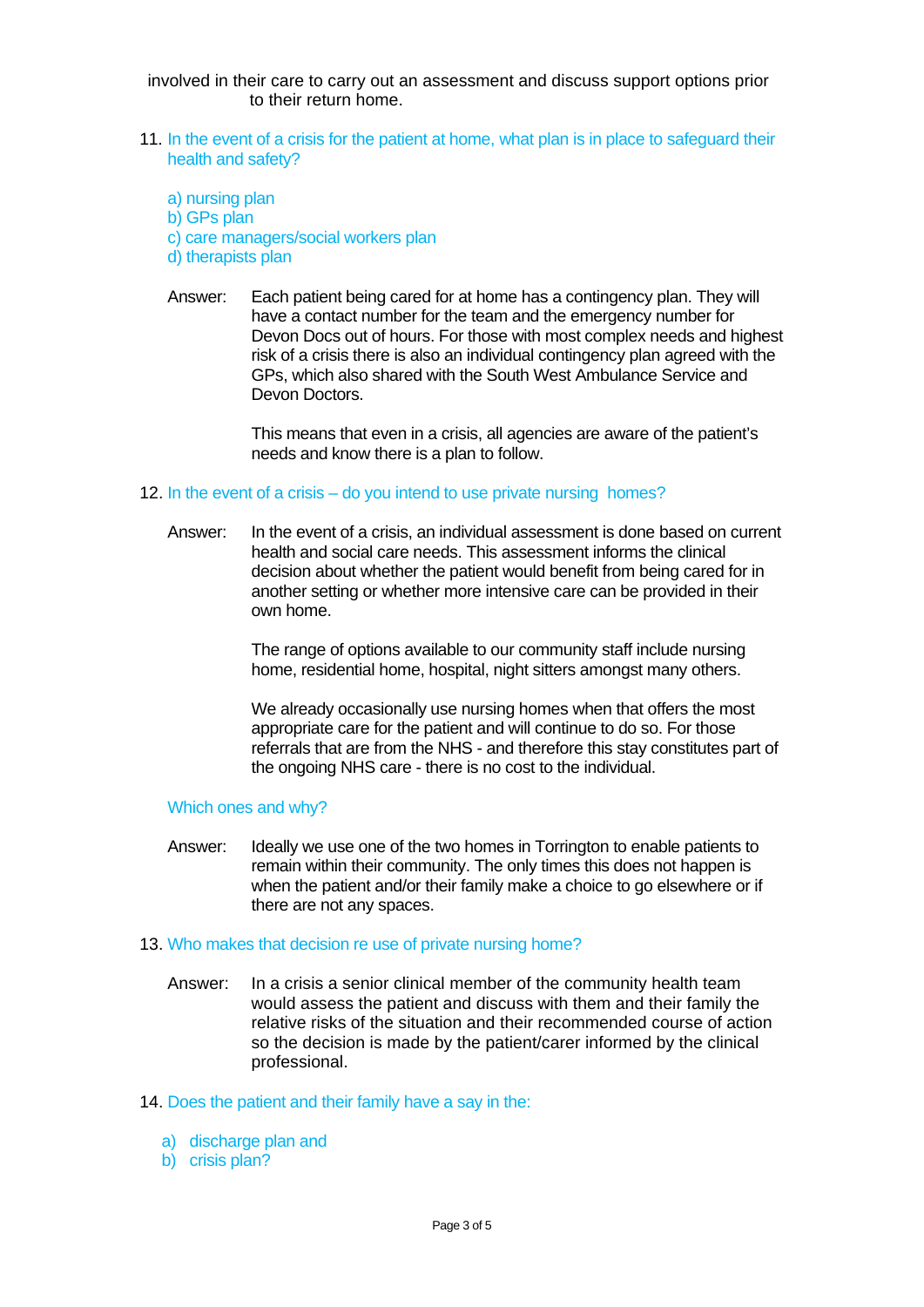- Answer: Yes. Any decision about a patients care always rests with the patient. Professionals will only make recommendations in their professional opinion to help a patient make their own decision about what care in which setting is appropriate for them.
- 15. Who monitors the standard of care given in the private nursing home? And how?
	- Answer: All care homes, as well as all hospitals, community health services and GP practices are monitored and regularly inspected by the Care Quality Commission and are held to account to the same set of standards for care.
- 16. How many Torrington and area patients are being transferred to other community hospitals - daily rate (from May 2013 - to date when you return this information)
	- Answer: Torrington Health Centre registered patients Zero. (Eight of 8 inpatients were admitted to Torrington community hospital.

Castle Gardens registered patients – Three, two of whom were on the stroke pathway and were appropriately admitted to the stroke rehab service at Bideford. (Seven of the 10 inpatients went to Torrington)

The daily rate for both Torrington practices is 0.025 patients per day.

To aid comparison, the community nursing team alone make 25 visits per day, on average including weekends.

- 17. How many miles per day on average does a registered nurse in the Torrington area cover?
	- Answer: Based on last year's costs, the average mileage per full time member of staff is approximately 20 miles a day.

I hope this is useful. To the best of our knowledge it comprises all the relevant information held by the Trust.

Yours sincerely,

FOI - Northern Devon Healthcare NHS Trust

I have a duty to advise you of your right to complain about this response to your enquiry under Freedom of Information. You may do so through the Trust's Complaints Procedure. Full details are available on our web site: **[www.northdevonhealth.nhs.uk](http://www.northdevonhealth.nhs.uk/)** Or you can write to: The Complaints Department, Suite 8 Munro House, North Devon District Hospital, Raleigh Park, Barnstaple, Devon EX31 4JB. If you remain dissatisfied with the Trust's decision following your complaint, you may wish to contact the Information Commissioner's Office, Wycliffe House, Water Lane, Wilmslow, Cheshire SK9 5AF. Their web site is **[www.ico.gov.uk](http://www.ico.gov.uk/)**

Please note: information supplied to you continues to be protected by the Copyright, Designs and Patents Act 1988. You are free to use it for your own purposes, including any non-commercial research you are doing and for the purposes of news reporting. Any other re-use, for example commercial publication, would require the permission of the copyright holder. There could be a charge for re-use of the information and you may need a license. Information you receive which is not subject to Crown Copyright continues to be protected by the copyright of the person, or organisation, from which the information originated. You must ensure that you gain their permission before reproducing any third party (non Crown Copyright) information. If you need further clarification, please contact 01271 311682 or email, quoting the reference number above.